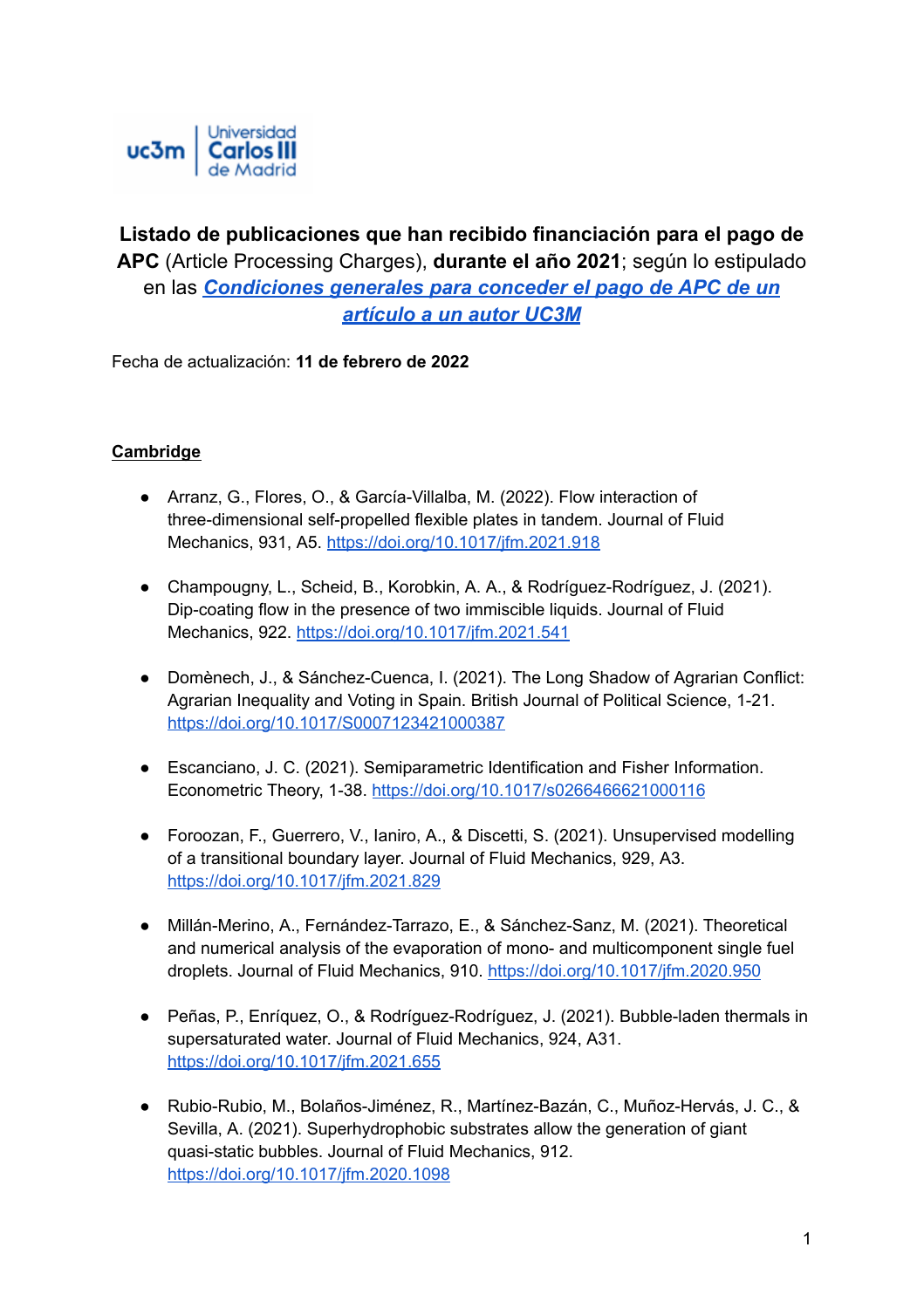## **Elsevier**

- Andrés, E., González-Arribas, D., Soler, M., Kamgarpour, M., & Sanjurjo-Rivo, M. (2021). Informed scenario-based RRT∗ for aircraft trajectory planning under ensemble forecasting of thunderstorms. Transportation Research Part C: Emerging Technologies, 129, 103232. <https://doi.org/10.1016/j.trc.2021.103232>
- Bahrami, Mohsen, Belen Enciso, Carlo Maria Gaifami, Juana Abenojar, and Miguel Angel Martinez. 2021. "Characterization of Hybrid Biocomposite Poly-Butyl-Succinate/Carbon Fibers/Flax Fibers." *Composites Part B: Engineering* 221: 109033. <http://dx.doi.org/10.1016/j.compositesb.2021.109033>
- Briongos, J. V., S. Taramona, J. Gómez-Hernández, V. Mulone, and D. Santana. 2021. "Solar and Biomass Hybridization through Hydrothermal Carbonization." *Renewable Energy* 177: 268-279. <https://doi.org/10.1016/j.renene.2021.05.146>
- Cascos, Ignacio and Maicol Ochoa. 2021. "Expectile Depth: Theory and Computation for Bivariate Datasets." *Journal of Multivariate Analysis* 184: 104757. <https://doi.org/10.1016/j.jmva.2021.104757>
- Chiabó, L. and G. Sánchez-Arriaga. 2021. "Limitations of Stationary Vlasov-Poisson Solvers in Probe Theory." *Journal of Computational Physics* 438: 110366. <https://doi.org/10.1016/j.jcp.2021.110366>.
- Delgado-Rodriguez, Pablo, Claire Jordan Brooks, Juan José Vaquero, and Arrate Muñoz-Barrutia. 2022. "Innovations in Ex vivo Light Sheet Fluorescence Microscopy." *Progress in Biophysics and Molecular Biology* 168: 37-51. <https://doi.org/10.1016/j.pbiomolbio.2021.07.002>.
- Díaz Gorfinkiel, Magdalena, Vicente Díaz Gandasegui, and M. Victoria Gómez García. 2021. "New Technology Proposals for Tackling Intimate Partner Violence: Challenges and Opportunities." *Technology in Society* 67: 101714. <https://doi.org/10.1016/j.techsoc.2021.101714>.
- Eito-Brun, Ricardo and Antonio Amescua-Seco. 2021. "Developments in Aerospace Software Engineering Practices for VSEs: An Overview of the Process Requirements and Practices of Integrated Maturity Models and Standards." *Advances in Space Research* 68 (7): 2988-2998. <https://doi.org/10.1016/j.asr.2021.05.026>.
- Fernández-Torrijos, M., P. A. González-Gómez, C. Sobrino, and D. Santana. 2021a. "Economic and Thermo-Mechanical Design of Tubular sCO2 Central-Receivers." *Renewable Energy* 177: 1087-1101. <http://dx.doi.org/10.1016/j.renene.2021.06.047>.
- -. 2021b. "Economic and Thermo-Mechanical Design of Tubular sCO2 Central-Receivers." *Renewable Energy* 177: 1087-1101. <https://doi.org/10.1016/j.renene.2021.06.047>.
- Fernández-Torrijos, M., C. Marugán-Cruz, C. Sobrino, and D. Santana. 2022. "The Water Cost Effect of Hybrid-Parallel Condensing Systems in the Thermo-Economical Performance of Solar Tower Plants." *Applied Thermal Engineering* 202: 117801. [https://doi.org/10.1016/j.applthermaleng.2021.117801.](https://doi.org/10.1016/j.applthermaleng.2021.117801)
- Gago-Rodríguez, Susana, Gilberto Márquez-Illescas, and Manuel Núñez-Nickel. 2021. "Bargaining Power as Moderator of the "delay Costs Effect" in Supply Chain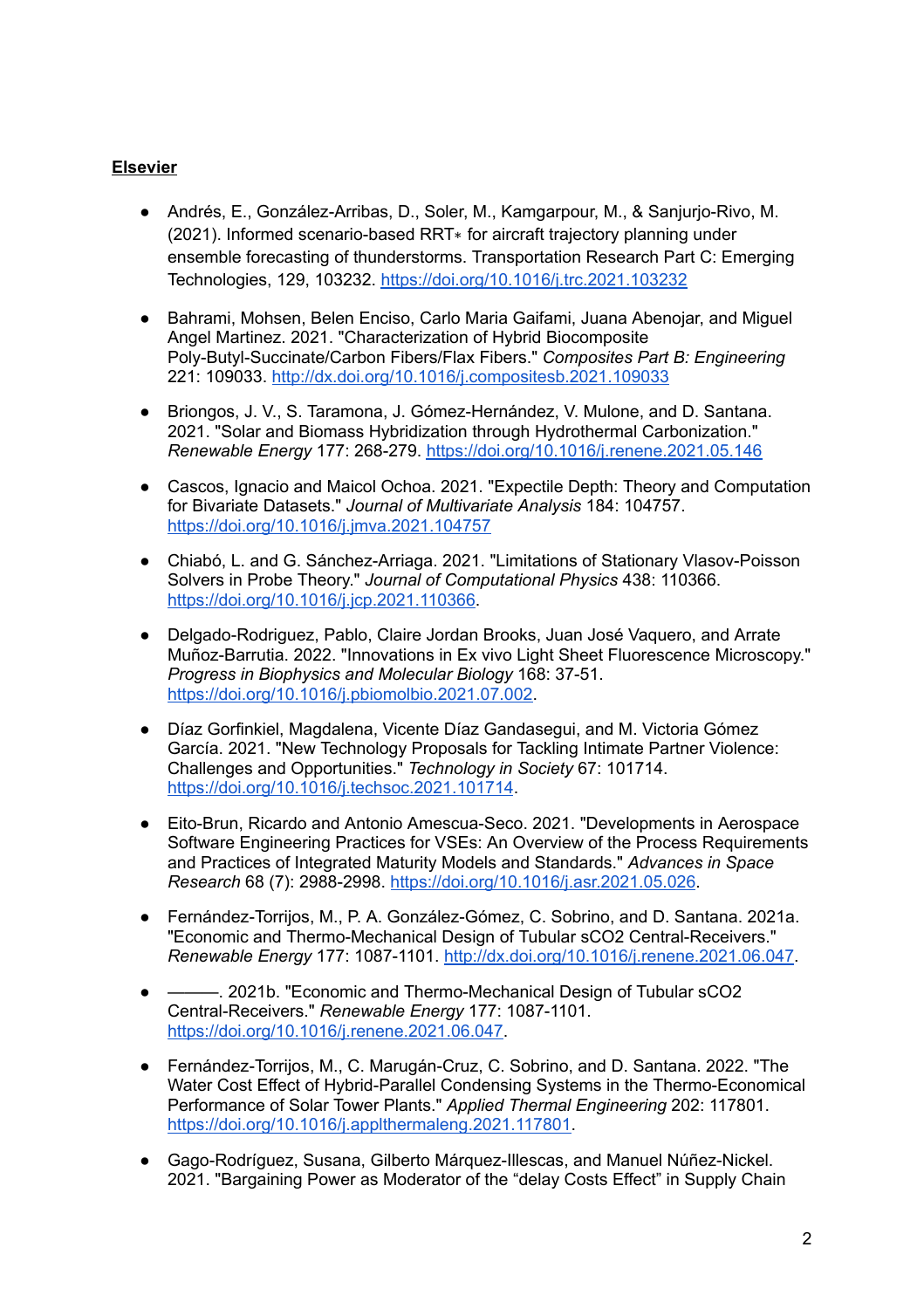Negotiations." *Management Accounting Research* 51: 100737. <https://doi.org/10.1016/j.mar.2021.100737>

- Gallardo-Antolín, Ascensión and Juan M. Montero. 2021. "On Combining Acoustic and Modulation Spectrograms in an Attention LSTM-Based System for Speech Intelligibility Level Classification." *Neurocomputing* 456: 49-60. <https://doi.org/10.1016/j.neucom.2021.05.065>
- Galván, Inés M., Javier Huertas-Tato, Francisco J. Rodríguez-Benítez, Clara Arbizu-Barrena, David Pozo-Vázquez, and Ricardo Aler. 2021. "Evolutionary-Based Prediction Interval Estimation by Blending Solar Radiation Forecasting Models using Meteorological Weather Types." *Applied Soft Computing* 109: 107531. <https://doi.org/10.1016/j.asoc.2021.107531>
- García-Heras, Javier, Manuel Soler, Daniel González-Arribas, Kurt Eschbacher, Carl-Herbert Rokitansky, Daniel Sacher, Ulrike Gelhardt, et al. 2021. "Robust Flight Planning Impact Assessment Considering Convective Phenomena." *Transportation Research Part C: Emerging Technologies* 123: 102968. <http://dx.doi.org/10.1016/j.trc.2021.102968>
- Gomez, Arturo, Enrique Barbero, and Sonia Sanchez-Saez. 2022. "Modelling of Carbon/Epoxy Sandwich Panels with Agglomerated Cork Core Subjected to Impact Loads." *International Journal of Impact Engineering* 159: 104047. <http://dx.doi.org/10.1016/j.ijimpeng.2021.104047>
- Gonzalo, Jesús, Ana Portilla, Jose M. Rodríguez, and Eva Tourís. 2021. "A Decomposition for Plane Domains with the Quasihyperbolic Metric." *Journal of Mathematical Analysis and Applications* 502 (1): 125227. <http://dx.doi.org/10.1016/j.jmaa.2021.125227>
- Hernández-Álvarez, Luis, José María de Fuentes, Lorena González-Manzano, and Luis Hernández Encinas. 2021. "SmartCAMPP - Smartphone-Based Continuous Authentication Leveraging Motion Sensors with Privacy Preservation." *Pattern Recognition Letters* 147: 189-196. <http://dx.doi.org/10.1016/j.patrec.2021.04.013>
- Hosseini, N. and J. A. Rodríguez-Martínez. 2021. "A Simple and Computationally Efficient Stress Integration Scheme Based on Numerical Approximation of the Yield Function Gradients: Application to Advanced Yield Criteria." *Finite Elements in Analysis and Design* 192: 103538. <https://doi.org/10.1016/j.finel.2021.103538>
- Jardines, Aniel, Manuel Soler, and Javier García-Heras. 2021. "Estimating Entry Counts and ATFM Regulations during Adverse Weather Conditions using Machine Learning." *Journal of Air Transport Management* 95: 102109. <https://doi.org/10.1016/j.jairtraman.2021.102109>
- Jurado, Ignacio and Rosa M. Navarrete. 2021. "The Europeanization of National Elections. the Role of Country Characteristics in Shaping EU Issue Voting." *Electoral Studies* 71: 102286. <https://doi.org/10.1016/j.electstud.2021.102286>
- Llorente, F., L. Martino, D. Delgado-Gómez, and G. Camps-Valls. 2021. "Deep Importance Sampling Based on Regression for Model Inversion and Emulation." *Digital Signal Processing* 116: 103104. <http://dx.doi.org/10.1016/j.dsp.2021.103104>
- Martínez-Cisneros, C. S., B. Pandit, C. Antonelli, J. Y. Sanchez, B. Levenfeld, and A. Varez. 2021. "Development of Sodium Hybrid Quasi-Solid Electrolytes Based on Porous NASICON and Ionic Liquids." *Journal of the European Ceramic Society* 41 (15): 7723-7733. <https://doi.org/10.1016/j.jeurceramsoc.2021.08.001>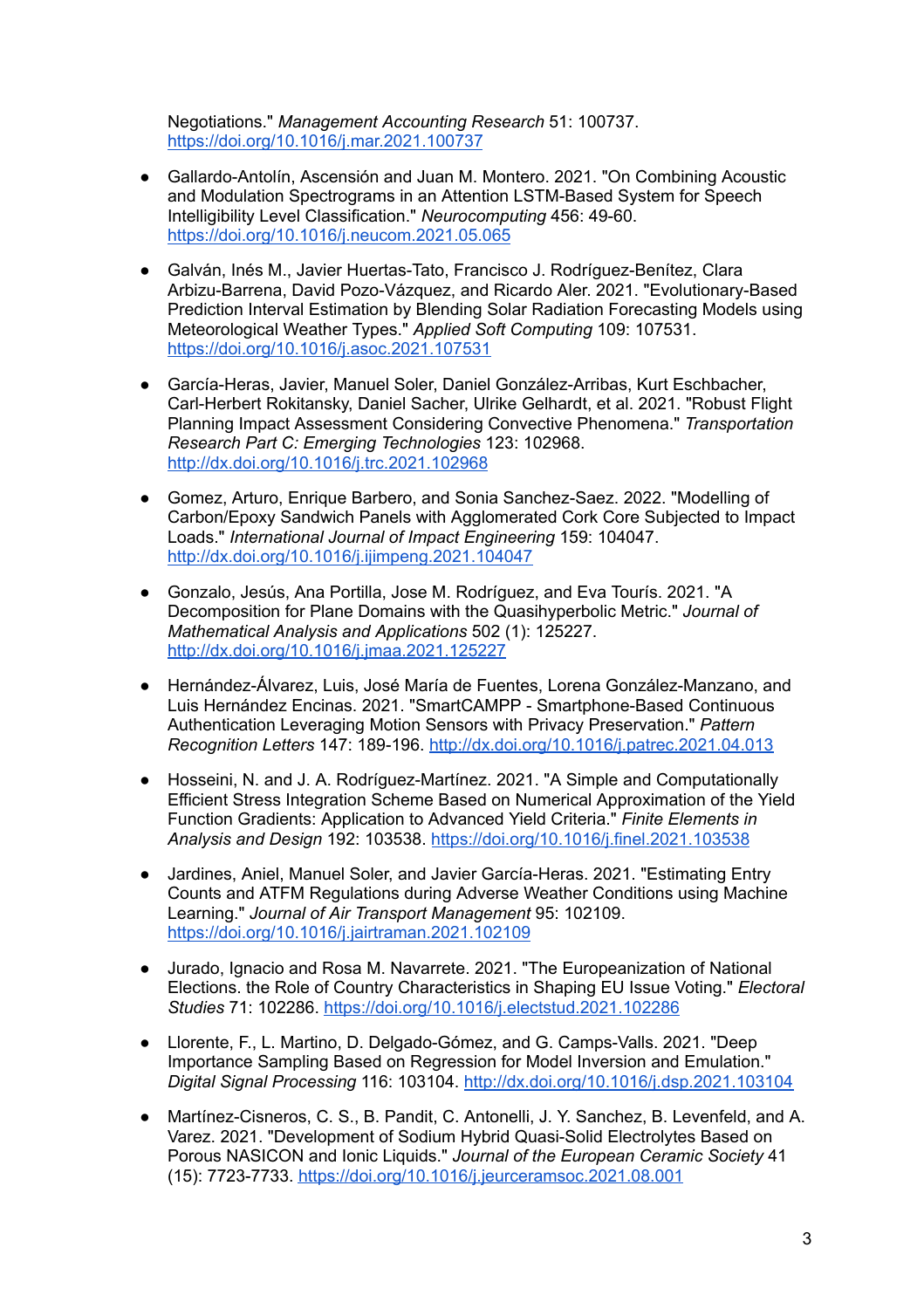- Montero, Andrés, Clara Atienza, Carlos Elvira, José Luis Jorcano, and Diego Velasco. 2021. "Hyaluronic Acid-Fibrin Hydrogels show Improved Mechanical Stability in Dermo-Epidermal Skin Substitutes." *Materials Science and Engineering: C* 128: 112352. <http://dx.doi.org/10.1016/j.msec.2021.112352>
- Moreno, M. A., J. Gonzalez-Rico, M. L. Lopez-Donaire, A. Arias, and D. Garcia-Gonzalez. 2021. "New Experimental Insights into Magneto-Mechanical Rate Dependences of Magnetorheological Elastomers." *Composites Part B: Engineering* 224: 109148. <https://doi.org/10.1016/j.compositesb.2021.109148>
- Palguta, Ján and Filip Pertold, 2021. "Political Salaries, Electoral Selection and the Incumbency Advantage: Evidence from a Wage Reform." *Journal of Comparative Economics* 49 (4): 1020-1047. <https://doi.org/10.1016/j.jce.2021.04.004>
- Pérez-Álvarez, Rafael, Pedro Ángel González-Gómez, Antonio Acosta-Iborra, and Domingo Santana. 2021. "Thermal Stress and Fatigue Damage of Central Receiver Tubes during their Preheating." *Applied Thermal Engineering* 195: 117115. <https://doi.org/10.1016/j.applthermaleng.2021.117115X>
- Poncela, Pilar, Esther Ruiz, and Karen Miranda. 2021. "Factor Extraction using Kalman Filter and Smoothing: This is Not just another Survey." *International Journal of Forecasting* 37 (4): 1399-1425. <https://doi.org/10.1016/j.ijforecast.2021.01.027>
- Rodríguez, Alicia, Virginia Hernández, and María Jesús Nieto. 2022. "International and Domestic External Knowledge in the Innovation Performance of Firms from Transition Economies: The Role of Institutions." *Technological Forecasting and Social Change* 176: 121442. <https://doi.org/10.1016/j.techfore.2021.121442>
- Santamaría, Luis, María Jesús Nieto, and Alicia Rodríguez. 2021. "Failed and Successful Innovations: The Role of Geographic Proximity and International Diversity of Partners in Technological Collaboration." *Technological Forecasting and Social Change* 166: 120575. <https://doi.org/10.1016/j.techfore.2021.120575>
- Santiago-Caballero, Carlos. 2021. "The Gender Gap in the Biological Living Standard in Spain. A Study Based on the Heights of an Elite Migration to Mexico, 1840-1930." *Economics & Human Biology* 41: 100993. <https://doi.org/10.1016/j.ehb.2021.100993>
- Seoane, Victor, Carlos Garcia-Rubio, Florina Almenares, and Celeste Campo. 2021. "Performance Evaluation of CoAP and MQTT with Security Support for IoT Environments." *Computer Networks* 197: 108338. doi:10.1016/j.comnet.2021.108338. <http://dx.doi.org/10.1016/j.comnet.2021.108338>
- Sesmero, M. P., Iglesias, J. A., Magán, E., Ledezma, A., & Sanchis, A. (2021). Impact of the learners diversity and combination method on the generation of heterogeneous classifier ensembles. Applied Soft Computing, 111, 107689. <https://doi.org/10.1016/j.asoc.2021.107689>
- Shagñay, S., A. Bautista, F. Velasco, and M. Torres-Carrasco. 2021. "Hybrid Cements: Towards their use as Alternative and Durable Materials Against Wear." *Construction and Building Materials* 312: 125397. <https://doi.org/10.1016/j.conbuildmat.2021.125397>
- Solis, A., E. Barbero, and S. Sánchez-Sáez. 2021. "Analysis of the Influence of Ply-Orientation in Delamination Progression in Composites Laminates using the Serial/Parallel Mixing Theory." *Composites Science and Technology* 211: 108847. <http://dx.doi.org/10.1016/j.compscitech.2021.108847>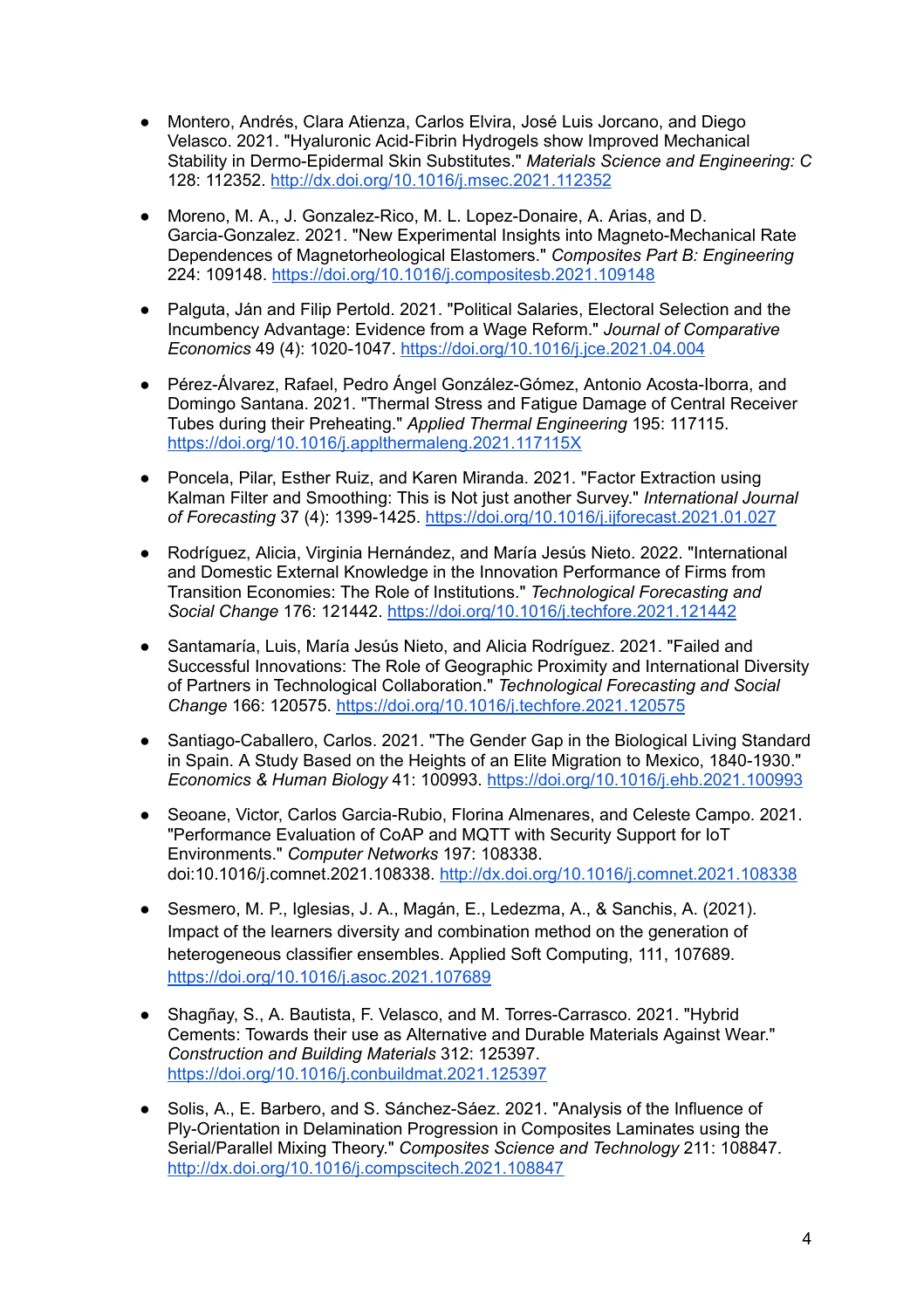- Stirpe, Luigi, Silvia Profili, and Alessia Sammarra. 2021. "Satisfaction with HR Practices and Employee Performance: A Moderated Mediation Model of Engagement and Health." *European Management Journal*. <https://doi.org/10.1016/j.emj.2021.06.003>
- Ureña, Nieves, María Teresa Pérez-Prior, Carmen del Rio, Alejandro Várez, and Belén Levenfeld. 2021. "New Amphiphilic Semi-Interpenetrating Networks Based on Polysulfone for Anion-Exchange Membrane Fuel Cells with Improved Alkaline and Mechanical Stabilities." *Polymer* 226: 123824. <https://doi.org/10.1016/j.polymer.2021.123824>
- Videira-Quintela, Diogo, Francisco Guillén, Olga Martin, and Gemma Montalvo. 2022. "Antibacterial LDPE Films for Food Packaging Application Filled with Metal-Fumed Silica Dual-Side Fillers." *Food Packaging and Shelf Life* 31: 100772. <https://doi.org/10.1016/j.fpsl.2021.100772>
- Viadero-Monasterio, F., Boada, B. L., Boada, M. J. L., & Díaz, V. (2022). H∞ dynamic output feedback control for a networked control active suspension system under actuator faults. Mechanical Systems and Signal Processing, 162, 108050. <https://doi.org/10.1016/j.ymssp.2021.108050>
- Vishnu, A. R., M. Marvi-Mashhadi, J. C. Nieto-Fuentes, and J. A. Rodríguez-Martínez. 2022. "New Insights into the Role of Porous Microstructure on Dynamic Shear Localization." *International Journal of Plasticity* 148: 103150. <http://dx.doi.org/10.1016/j.ijplas.2021.103150>

## **IEEE**

- Antevski, K., L. Girletti, C. J. Bernardos, A. de la Oliva, J. Baranda and J. Mangues-Bafalluy, "A 5G-Based eHealth Monitoring and Emergency Response System: Experience and Lessons Learned," in IEEE Access, vol. 9, pp. 131420-131429, 2021. [https://doi.org/](https://doi.org/10.1109/ACCESS.2021.3104997)[10.1109/ACCESS.2021.3114593](https://doi.org/10.1109/ACCESS.2021.3114593)
- García-Sevilla M. et al., "Combining Surgical Navigation and 3D Printing for Less Invasive Pelvic Tumor Resections," in IEEE Access, vol. 9, pp. 133541-133551, 2021, <https://doi.org/10.1109/access.2021.3115984>
- Piqué, I. Muntané and M. J. Fernández-Getino García, "Optimum Averaging of Superimposed Training Schemes in OFDM Under Realistic Time-Variant Channels," in IEEE Access, vol. 9, pp. 115620-115631, 2021, <https://doi.org/10.1109/ACCESS.2021.3104997>

## **Wiley**

● Abella, M., Martinez, C., Garcia, I., Moreno, P., De Molina, C., & Desco, M. (2021). Tolerance to geometrical inaccuracies in CBCT systems: A comprehensive Study. Medical Physics. <https://doi.org/10.1002/mp.15065>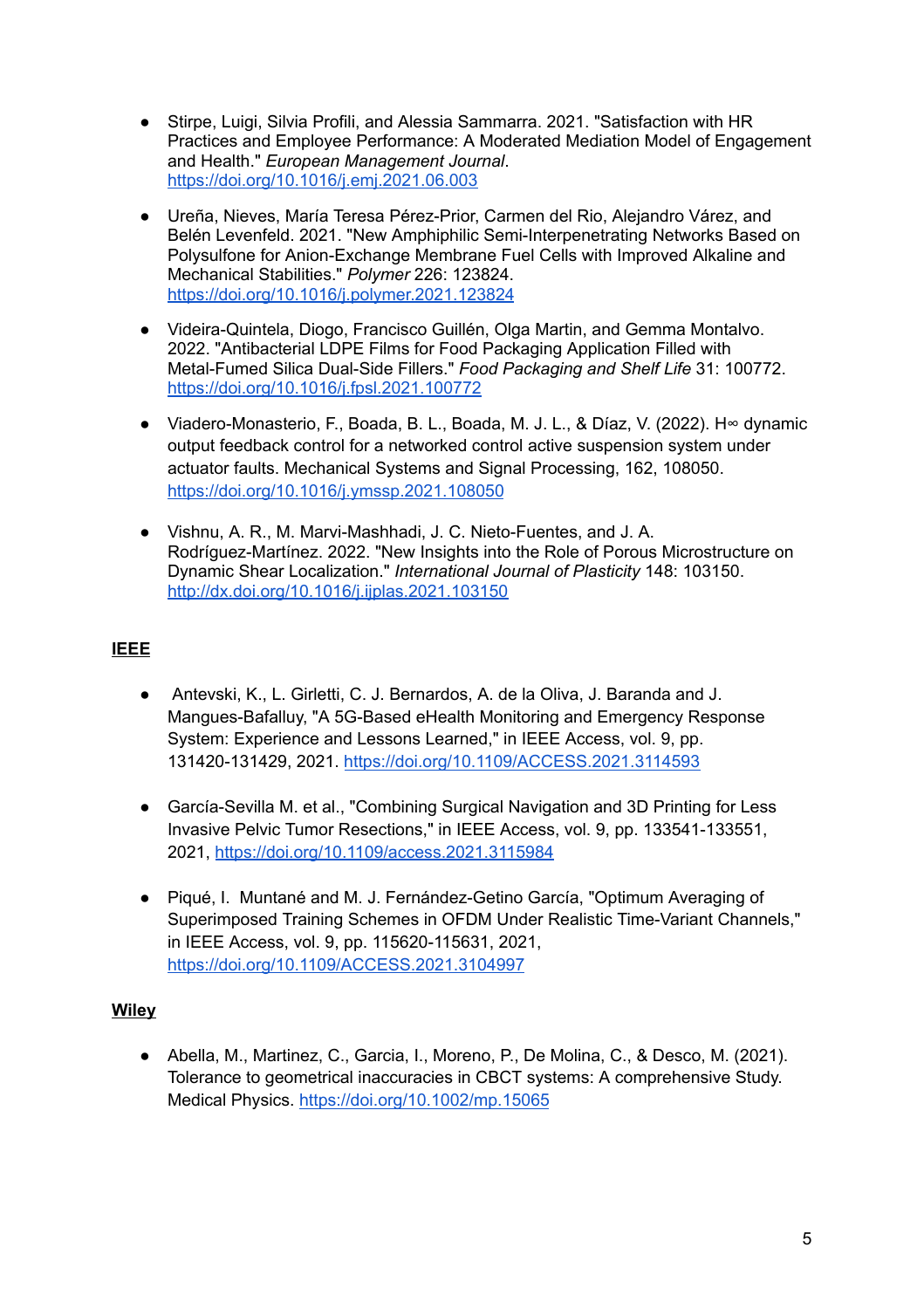- Balzer, B., & Schneider, J. (2021). Managing a conflict: optimal alternative dispute resolution. The RAND Journal of Economics, 52(2), 415-445. <https://doi.org/10.1111/1756-2171.12374>
- Barhoumi, A., Celsus, A. F., & Deaño, A. (2021). Global-phase portrait and large‐degree asymptotics for the Kissing polynomials. Studies in Applied Mathematics. <https://doi.org/10.1111/sapm.12387>
- Bustos, Alejandro, Higinio Rubio, Cristina Castejon, and Juan Garcia-Prada. 2021. "Enhancement of Chromatographic Spectral Technique Applied to a High-Speed Train." *Structural Control and Health Monitoring* 28 (12): e2842. <https://doi.org/10.1002/stc.2842>
- Ghomi, Morteza. 2021. "Who is Afraid of Sanctions? the Macroeconomic and Distributional Effects of the Sanctions Against Iran." *Economics & Politics* n/a. <https://doi.org/10.1111/ecpo.12203>
- Lamandini, Marco and David Ramos Muñoz*. Banking Union's Accountability System in Practice. A Health Check-Up to Europe's Financial Heart*. [https://doi.org/10.1111/eulj.12404](https://doi.org/10.1111/ecpo.12203)
- Lavezzolo, Sebastián; Luis Ramiro and Pablo Fernández-Vázquez. 2021. "Technocratic Attitudes in COVID-19 Times: Change and Preference Over Types of Experts." *European Journal of Political Research* n/a. <https://doi.org/10.1111/1475-6765.12491>
- Lopes, Marta C. 2021. "A Review on the Elasticity of Unemployment Duration to the Potential Duration of Unemployment Benefits." *Journal of Economic Surveys* n/a. <https://doi.org/10.1111/joes.12479>
- Puente-Lozano, Paloma and Jacobo García-Álvarez. 2022. "Recent Geohistorical Research on Boundary‐making. Challenging Conventional Narratives on Borders and Modern State‐building." *Geography Compass* 16 (1): n/a. <https://doi.org/10.1111/1468-5973.12379>
- Rico, Ramón, Sjir G. Uitdewilligen, and Daniel Dorta. 2021. "Patterns of Team Adaptation: The Effects of Behavioural Interaction Patterns on Team Adaptation and the Antecedent Effect of Empowering Versus Directive Leadership." *Journal of Contingencies and Crisis Management* n/a. <https://doi.org/10.1111/1468-5973.12379>

## **Springer**

- Álvarez-Caudevilla, P., F. Belinchón, and C. Brändle. 2021. "On a Class of Linear Cooperative Systems with Spatio-Temporal Degenerate Potentials." *Mediterranean Journal of Mathematics* 18 (6): 249. <https://doi.org/10.1007/s00009-021-01913-3>
- Domínguez-Reyes, Ricardo. 2021. "Positron Lifetime Spectroscopy Applied to Pure Tellurium." *Indian Journal of Physics*. <https://doi.org/10.1007/s12648-021-02184-0>